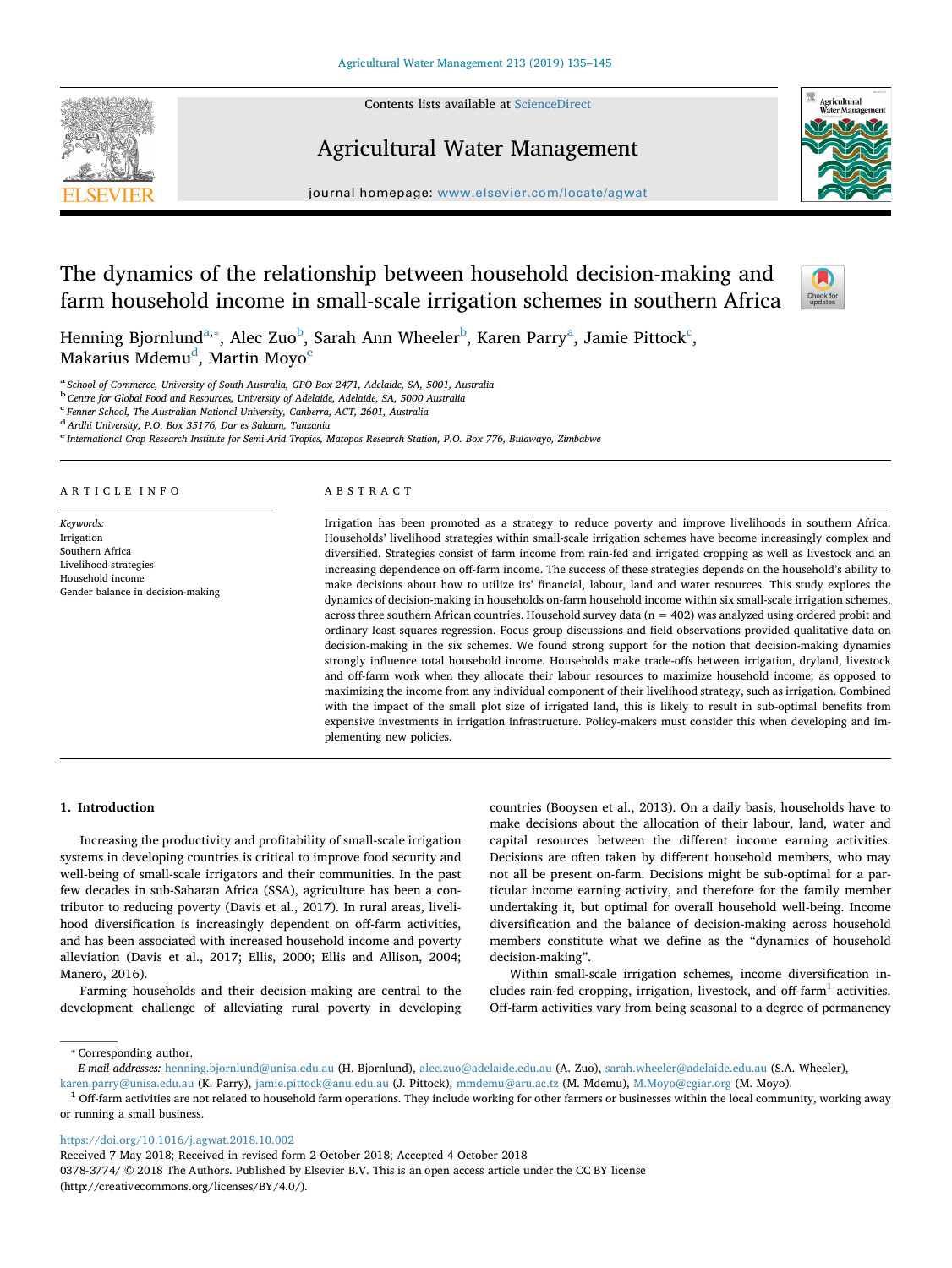(Ellis and Allison, 2004). Consequently, many men between the ages of 30–60 are absent from irrigation schemes (Cousins, 2013), and women (approximately 50% of the agricultural labour force) are often the principal farmers (Bryceson, 2002; Food and Agriculture Organization of the United Nations, 2011a). Women's involvement in decisionmaking for various farm and household activities has been studied in the context of property ownership; gendered management systems; innovation and food security; women's empowerment; and landscape management (Doss et al., 2014; Meinzen-Dick et al., 2012; Mutenje et al., 2016; Peterman et al., 2015; Pierce Colfer et al., 2015).

Whilst different crops have been considered in these studies, there is no explicit differentiation between irrigated and rainfed production and whether the decision-making dynamics are associated with irrigation households. There is also a gap in how this dynamic influences overall household income, and the differing roles of female decision-making in irrigation schemes in Africa.

This paper fills this gap using on-farm surveys from six small-scale irrigation schemes in southern Africa, and addresses three research questions: i) are traditional decision-making norms reflected in contemporary irrigator households in southern Africa; ii) what influences the gender balance of household decision-making; and iii) how do decision-making dynamics influence household income? This knowledge is important, especially as irrigation is presented as one way to improve livelihoods and economic development in rural Africa (Xie et al., 2014). Participation in decision-making (both intra-household and within irrigation communities and management) is associated with access to knowledge and empowerment, and has the potential to change gender norms (Meinzen-Dick et al., 2011; Stern et al., 2016; van Koppen and Hussain, 2007).

The paper first discusses the literature on livelihood strategies and farm household decision-making dynamics. Section three provides background on the six irrigation schemes (location and demographics); and outlines the collection of data using household surveys and focus group discussions, the construction of a decision index, and the modelling of influences. Section four presents the results and discusses: 1) the overall decision-making index for each country and for four production types (rainfed, irrigated crops, cattle, small stock); 2) the influences on the decision-making index (overall and by production type); 3) the influence of the decision-making index on income; and 4) insights from the focus group discussions.

# **2. Livelihood strategies and the decision-making dynamics of farm households**

# *2.1. Livelihood strategies and income diversification*

Household income diversification is widespread—regardless of location, farm size or wealth (Bryceson, 2002; Ellis, 2000). In contrast to other regions, the largest share of household income in Africa is derived from agriculture: approximately two-thirds for 92% of households (Davis et al., 2017). Off-farm income represents about one third of earnings for 70% of SSA households, with few households relying on remittances (Davis et al., 2017). In particular, off-farm income is beneficial for reducing reliance on natural resources and alleviating poverty, and increasingly important for driving growth in yields (Ellis and Allison, 2004; Proctor and Lucchesi, 2012). Whilst agricultural income is the dominant regional income source, the proportion varies significantly across countries and irrigation schemes. For example, agricultural income accounted for 73%, 49% and 27% of household income within six schemes in Tanzania, Zimbabwe and Mozambique, respectively (Manero, 2016). On the other hand, a study of smallholders in KwaZulu-Natal found farming contributed to 14% of household income (Sinyolo et al., 2016). Findings by Manero (2016) suggested that agriculture-only households have lower incomes, with comparatively higher income households better able to diversify into off-farm income earning activities (Ellis and Allison, 2004).

As more household members take up off-farm activities, the traditional divisions of labour, economic rights and roles dissolve (Bryceson, 2002). For example, young people have mixed livelihoods that include off-farm work, with a greater proportion of 15–24 year olds working off-farm compared to other age groups (Zuo et al., 2018). Additionally, whilst it has been argued that off-farm work is more prevalent for men, a recent study shows similar proportions of young men and women working off-farm (Bryceson, 2002; Zuo et al., 2018). The out-migration of males and feminization of agriculture in SSA, has resulted in increased roles and responsibilities for women (Bryceson, 2002; Food and Agriculture Organization of the United Nations, 2011b; Lastarria-Cornhiel, 2006). Despite this change, women left on the farm may have little decision-making power (Ellis and Allison, 2004); however, this may be connected to their reluctance to report their decision-making power and also whether they are *de facto* or *de jure* households (Lastarria-Cornhiel, 2006).

# *2.2. Patterns in management and decision-making*

The household is the basic unit of production and makes many critical farming decisions (de Sherbinin et al., 2008). Unitary and collective models are used in farming household research: however, both approaches oversimplify the complexity of households' decisionmaking. The former assumes that the household represents others' opinions and overlooks gender and age differences that can create divergent preferences and power asymmetries (de Sherbinin et al., 2008; van Koppen and Hussain, 2007; Hussain, 2007).

This study draws predominantly on the collective model where it is assumed that decision-making takes place between two separate individuals, commonly a husband and a wife, but also involves other household members. This model allows consideration of both cooperative and non-cooperative bargaining; which together offer several useful characterizations of intra-household decision-making. Independent action by spouses may or may not be Pareto efficient; where individuals have different preferences and bargaining power. Those with more bargaining power will have more control over assets and decision-making; which may change over time (Anderson et al., 2017; Doss and Meinzen-Dick, 2015).

In a non-farm context in South Africa, Booysen et al. (2013) find a mix of decision-making models depending on household characteristics. Collective was more likely in large households; a unitary and non-cooperative model was more likely in female-headed households; a collective and joint model was more likely where household heads were older; and bargaining was more cooperative where household heads were more educated. This variation in decision-making models potentially also applies in rural settings. Other studies have explored the impacts of information on multiple household members, how they work collectively to meet their needs, and the role of social context (norms and rules) in multiple domains (household, community, state and market) (Lambrecht, 2017).

Household head categorization is also important for policy (Quisumbing et al., 2014). The most frequent categorization is whether households are male- or female-headed (Shaner et al., 1982). Disaggregating female-headed households into *de jure* and *de facto* provides increased understanding of how these households differ in relation to endowments and structural constraints (de la O Campos et al., 2016). *De-jure* female-headed households are often the poorest and most disadvantaged (Food and Agriculture Organization of the United Nations, 2011b).

Based on who has the greatest level of farm managerial control (in relation to investments, production subunits, labour allocation and profit), categorizations include male-managed; female-managed; separately managed; and jointly managed. All four systems exist in Africa. However, within SSA, male-managed systems dominate and jointly managed systems are less prevalent compared to Asia and Latin America (Meinzen-Dick et al., 2012). Female-headed households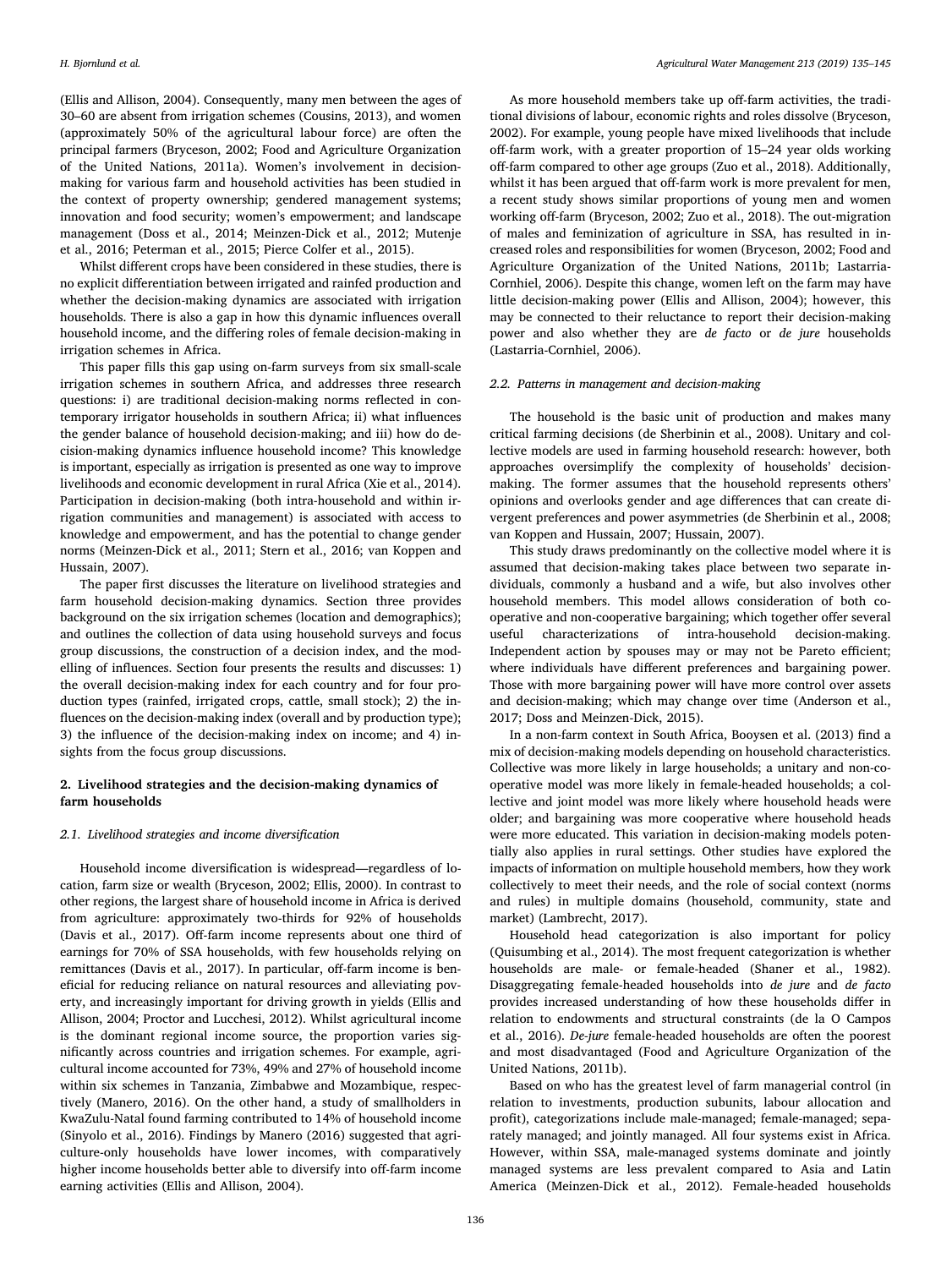comprise approximately 25% in SSA with the proportion varying across countries: for example, 26% in Mozambique, 43% in Zimbabwe and 25% in Tanzania (Food and Agriculture Organization of the United Nations, 2011a,b).

'Jointness' is frequently used in the literature as an indicator of gender equality. Ideally, if assets are owned jointly by men and women and decisions are made jointly, then there is likely to be less gender inequality. However, establishing the jointness of decision-making is complex: people tend to select 'joint' with further discussions revealing that one person makes most of the decisions (Meinzen-Dick et al., 2012); and jointness can represent conflict as well as cooperation (Njuki et al., 2014). Input into decision-making may be a more valuable indicator of empowerment, with women valuing substantial input and consensus more highly (Doss et al., 2014). In households where women are more educated and less involved in field work, there is a higher degree of consensus about which spouse has decision-making authority (Anderson et al., 2017).

#### *2.3. Influences on household decision-making*

The literature identifies a range of socioeconomic influences on decision-making, including: age; marital status; children; education; farming experience; time spent on farm; economic contribution; attitude; ownership of assets; income; farm size; family structure; networks (Doss et al., 2014; Doss and Meinzen-Dick, 2015; Mutenje et al., 2016); remittances; agricultural terms of trade (Matshe and Young, 2004); extension availability/quality (Wheeler et al., 2017); and health and practical mobility (Anderson et al., 2017; Djurfeldt et al., 2018). This list reflects a range of livelihood capitals (Ellis, 2000) and underscores the highly heterogeneous nature of farming households and the complexity of influences on decision-making.

Control of household assets, particularly land, has a significant influence on decision-making. It is critical for a woman's bargaining power and for improved outcomes in agricultural households (Doss and Meinzen-Dick, 2015; Quisumbing, 2010). In Africa, although men own the majority of individually owned assets there is also a significant amount of joint land ownership (Johnson et al., 2016). The latter positively influences female participation in farm decision-making, and the relationship is stronger where there is sole female ownership (Doss et al., 2014). However, there is stronger evidence of increased female participation in decision-making rather than female influence on decision-making outcomes (Meinzen-Dick et al., 2011).

More specifically, it has been found that women in Malawi with a higher decision-making power index—based on level of involvement in key farm decisions, marketing and household expenditure—had a greater influence on farming practice selection (Mutenje et al., 2013). Female participation in decision-making was positively influenced by education (both female and male), marital status and skills training, but negatively influenced by religion and informal networks.

The gender balance of decision-making is influenced by changing patterns of farm management through urbanization, increased out-migration and mixing of groups with different norms (Njuki et al., 2014). As a result, gender divisions in labour and decision-making have been described as 'eroding' and 'less rigid' (Meinzen-Dick et al., 2012; Peters, 1986). In particular, the social norms that influence land access and decision-making are 'dynamic and evolving' as markets and the value of inputs change (Lambrecht, 2017).

# *2.4. Division of labour and its influence on household decision-making*

Traditionally, many work patterns have been entrenched along gender lines in African agriculture: for example, men care for cattle and work the land while women undertake other arable tasks, care for small livestock and dairy cattle, and perform household activities (Peters, 1986). The inclusion of dairy cattle reflects that women look after livestock housed and fed around the home (Food and Agriculture

Organization of the United Nations, 2011b). In SSA, women have responsibility for food crops; while men have primary responsibility for cash crops with women providing the labour (Mehra and Esim, 1997). A Tanzanian study found that men prefer to irrigate high-value crops that can be harvested in bulk and sold in larger volumes. Whereas, women prefer crops that can be harvested in smaller quantities over a longer period for home consumption or selling locally for regular income (Njuki et al., 2014). Another Tanzanian study found that women had higher input into minor household expenditure, food production and cash crops, and the lowest input into major household expenditure (Doss et al., 2014).

Overall, we concur with McGregor et al. (2001) that drawing from more than one methodology provides a better understanding of the integrated nature of household decision-making. This paper therefore models decision-making of multiple household members across all household income domains to acknowledge the diversity of household headship, and incorporates qualitative data to provide further insight.

#### **3. Methodology**

#### *3.1. Location details*

This study used mixed methods and collected quantitative (extensive household surveys) and qualitative (follow on interviews in focus groups) data from households in six irrigation schemes (two each in Mozambique, Zimbabwe and Tanzania). These households are part of a project, funded by the Australian Centre for International Agricultural Research, to increase irrigation water productivity and profitability. The selection of countries followed a scoping study of nine African countries and considered local expertise, favourable policies and institutions, and the potential to increase food production. Schemes were selected based on institutional capacity, ability to improve agricultural practices, accessibility, and collaboration with local agencies. The schemes differ in number of irrigators, irrigated plot size, gender, age of household heads (HH), and dependence on off-farm work ([Table 1](#page-3-0)).

In Tanzania, males dominate as HHs; whereas, females dominate in Zimbabwe and there are more non-married/de facto households in Mozambique. For more details about the schemes and irrigation within the countries see: Mdemu et al. (2017) for Tanzania; Moyo et al. (2017) for Zimbabwe; and de Sousa et al. (2017) for Mozambique.

#### *3.2. Household quantitative survey*

Households on the six schemes were surveyed in 2014 using a questionnaire. This was based on: various findings from the literature; in-depth local knowledge about irrigation and agriculture in the three countries; and informed by discussions with irrigators, extension officers, and local leaders. The survey was checked by all research and government organizations involved (including experienced local leaders, extension officers and irrigators) before it was piloted with around ten households. The survey was designed to collect a broad range of quantitative data on household demographics and production, and included specific questions on household decision-making. Enumerators were trained to ensure the questionnaire was administered consistently through face-to-face interviews with households. In the three smallest schemes we attempted to survey all households. Whereas, in each of the three larger schemes, 100 households were purposefully recruited and stratified on plot location (upstream, middle or downstream) and resource endowment. The interviews were of approximately two hours duration and undertaken with HHs and/or other main decision-makers. Female participation was encouraged. While a man was frequently the HH, he was often not available. Consequently, the gender balance among the respondents was relatively even (59% men). From the perspective of analyzing decision-making in farm households with increasingly complex livelihood strategies, this sample was considered ideal as it included a relatively even number of men and women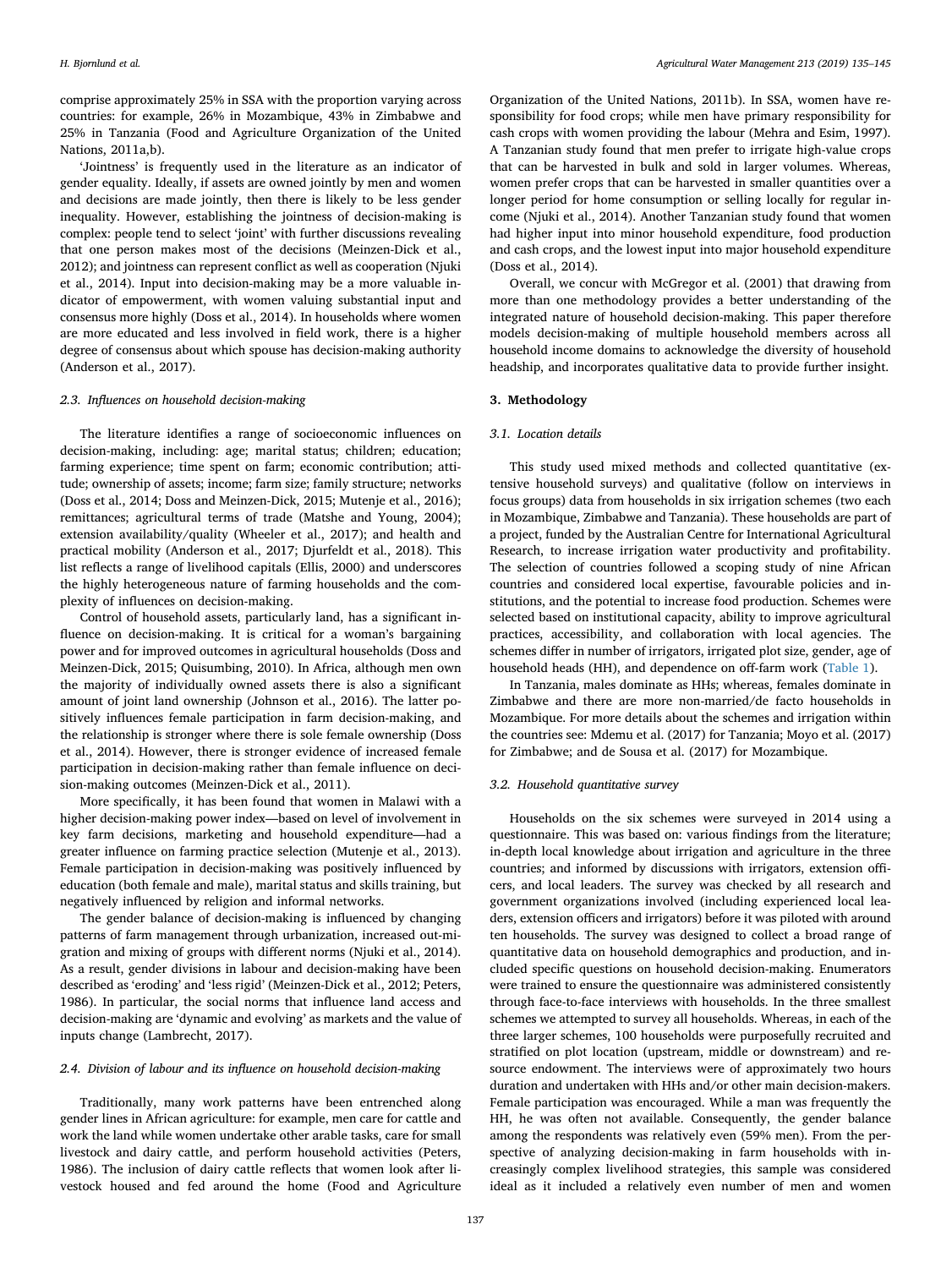#### <span id="page-3-0"></span>**Table 1**

Demographic information for irrigation schemes.

| Demographics of scheme                                                               |        | Irrigation schemes |          |              |                |            |  |  |
|--------------------------------------------------------------------------------------|--------|--------------------|----------|--------------|----------------|------------|--|--|
|                                                                                      |        | Tanzania           | Zimbabwe |              | Mozambique     |            |  |  |
|                                                                                      | Kiwere | Magozi             | Mkoba    | Silalatshani | 25 de Setembro | Khanimambo |  |  |
| Number of households overall in schemes                                              | 168    | 578                | 75       | 845          | 38             | 27         |  |  |
| Mean number of household members                                                     | 6      | 5.5                | 5.3      | 6.7          | 6.8            | 6.4        |  |  |
| Mean age of HH                                                                       | 46     | 42                 | 62       | 56           | 57             | 59         |  |  |
| Gender in household (% households):                                                  |        |                    |          |              |                |            |  |  |
| Males                                                                                | 51     | 54                 | 52       | 47           | 53             | 49         |  |  |
| Females                                                                              | 49     | 46                 | 48       | 53           | 47             | 51         |  |  |
| HH gender (% households):                                                            |        |                    |          |              |                |            |  |  |
| Male                                                                                 | 90     | 87                 | 37       | 69           | 68             | 33         |  |  |
| Female                                                                               | 10     | 13                 | 63       | 31           | 32             | 67         |  |  |
| Marital status of HH (% households):                                                 |        |                    |          |              |                |            |  |  |
| Married/de facto                                                                     | 84     | 78                 | 46       | 78           | 68             | 44         |  |  |
| Other: never married/married but not living with partners/divorced/separated/widowed | 16     | 22                 | 54       | 22           | 32             | 56         |  |  |
| Irrigated area (ha)                                                                  | 195    | 939                | 10       | 442          | 38             | 10         |  |  |
| Mean irrigated area per household (ha)                                               | 0.97   | 1.17               | 0.11     | 0.41         | 1.10           | 0.67       |  |  |
| Individuals working on-farm (% households) <sup>a</sup>                              | 69     | 100                | 87       | 83           | 56             | 32         |  |  |
| Individuals working off-farm (% households)                                          | 31     | 25                 | 52       | 46           | 47             | 33         |  |  |
| Mean number of cattle                                                                | 1.4    | 4.2                | 3.7      | 5.6          | $\mathbf{0}$   | 1.2        |  |  |
| Mean number of children $\leq$ 6rs in household                                      | 0.6    | 0.9                | 0.6      | 1.1          | 1.0            | 0.9        |  |  |
| Average size of male-owned plots (ha)                                                | 1.78   | 1.37               | 0.62     | 0.98         | 0.71           | 1.06       |  |  |
| Average size of female-owned or female-male jointly owned plots (ha)                 | 0.16   | 0.19               | 0.70     | 0.74         | 1.06           | 1.47       |  |  |

<span id="page-3-4"></span><sup>a</sup> An individual can work both on- and off-farm; or work neither on- nor off-farm.

whether they were the HH or not.

The stratification and sampling resulted in a survey of 402 households across the three countries, covering 478 irrigated plots (255 solely controlled by males; 173 by females) and 301 rain-fed plots (158 solely controlled by males; 119 by females).

The survey's decision-making questions were with respect to four production types: irrigated crops, rain-fed crops, cattle and smaller stock (e.g. sheep, goats, chicken and ducks). For each, farmers had to answer six decision-making questions (24 in total) on: i) what crops to grow or animals to raise; ii) implement use; iii) purchase and use of inputs; iv) work times; v) when and where to sell produce; and vi) use of farming proceeds. The respondent could choose who made the decision from a provided list: household head, husband, wife, son, daughter, parent, grandchild, husband and wife, or other (such as other joint combinations).

# *3.3. Focus group qualitative research*

Following on from the large-scale quantitative surveys and the findings from their analysis, we conducted focus groups within the schemes to gain additional insights on irrigated farm decision-making and gender dynamics. Two focus groups were conducted within each scheme in July-September 2016. The aim was to obtain insights on levels of input into decision-making on the schemes, whether decisionmaking involves cooperative or non-cooperative behaviour between spouses, who makes the final decision, and the importance of household members' engagement in income-diversification. One focus group was with females-only, predominantly from female-headed households, and one was with women and men from male-headed households (mixed group). This provided the maximum opportunity to explore the balance in household decision-making and other factors that influence the decision-making dynamics. The discussions focused on five themes: community-level; household-level; technology access; water governance; and irrigation impacts. Researchers noted key points on flip charts and took verbatim notes of individual statements. The focus groups used SiNdebele in Zimbabwe; Swahili in Tanzania and Changana in Mozambique.

#### *3.4. Farm decision variable and regression analysis*

The gender balance of decision-making was determined by coding the responses to the 24 decision questions:  $(1 =$  female,  $0 =$  joint and 1=male). Each of these variables was then rescaled to create a gender balance decision-making index for each of the four production types, either: 1) all female (all six decisions made by a female); 2) mainly female (2 or 3 decisions made by a female); 3) balanced; 4) mainly male; or 5) all male. Hence, an increase in this index indicates more male decision-making. Besides reflecting the level of male (or female) involvement in decision making, this index also allows for a more nuanced understanding of decision-making dynamics—reflecting whether decision-making was unitary (either 1 or 5) or collaborative (2–4). Taking the average of the four production types, we created an overall index of the gender balance of decision-making. It was not always possible to identify the gender if the decision-maker was a 'parent', 'grandchildren' or 'others'. These answers accounted for around 5% of total responses, with the majority of them being 'parent'. To avoid ex-cluding these observations, we classified them as 'balanced'.<sup>[2](#page-3-1)</sup>

Ordered probit regression<sup>[3](#page-3-2)</sup> modelled the influences on the gender balance of decision-making (Equation [\(1\)\)](#page-3-3), namely:

<span id="page-3-3"></span>
$$
y^* = x\beta + \varepsilon \tag{1}
$$

The dependent variable *y* is a latent variable measuring the exact but unobserved extent of the gender balance of decision-making; *x* is a vector of independent variables representing the socio economic and property characteristics of the households; *β* a vector of parameters; and  $\epsilon$  an error term. Appendix A provides descriptive statistics.

We observe  $y = 1$  (all female), if  $-\infty \le y^* \le \mu_1$ ;  $y = 2$  (mainly female) if  $\mu_1 \le y^* \le \mu_2$ ;  $y = 3$  (balanced) if  $\mu_2 \le y^* \le \mu_3$ ;  $y = 4$  (mainly

<span id="page-3-1"></span> $2$  An index for each production type was also created. The indexes of these six aspects are highly correlated and highly correlated with the overall index (correlation coefficient > 0.84). We therefore report the overall index.

<span id="page-3-2"></span><sup>&</sup>lt;sup>3</sup> Results were obtained using both ordered logit and ordered probit models. The test results between the two models were very similar; albeit ordered probit had slightly higher explanatory power, hence, the ordered probit results are reported here.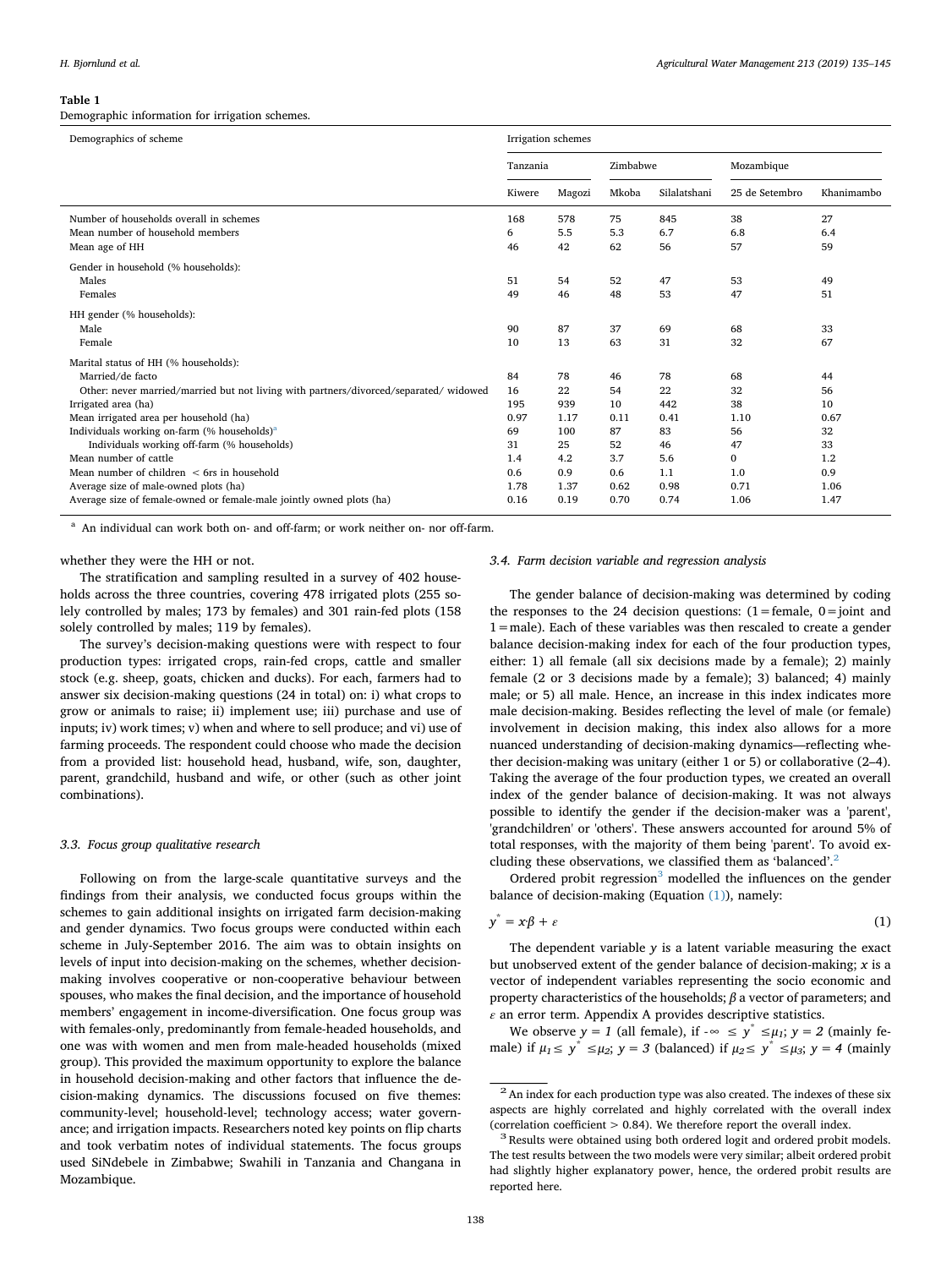male) if  $\mu_3 \le y^* \le \mu_4$ ; and  $y = 5$  (all male) if  $\mu_4 \le y^* < +\infty$ , where y is a rough categorization of  $y^*$ ,  $\mu_1$ ,  $\mu_2$ , $\mu_3$  and  $u4$  are parameters to be estimated.

Ordinary Least Squares (OLS) regression (Equations [\(2\)\)](#page-4-0) modelled how the decision-making dynamic as well as other factors influence the six types of household income.

<span id="page-4-0"></span>
$$
I = w\delta + \nu \tag{2}
$$

Equation [\(2\)](#page-4-0) was estimated for each income type (*I)*; *w* is a vector of independent variables; *δ* is a vector of parameters to be estimated and *ν* is an error term. Pre-testing suggested that income should take a logarithmic form for a better fit. We tested whether the decisionmaking index was endogenous with household income, using the gender of HH as a valid instrument. For example, it is possible to argue that differences in household income help drive the gender balance (based on the literature where higher assets/income owned by females are associated with greater female decision-making). However, results suggested that the decision-making index was not endogenous with any type of household income.<sup>[4](#page-4-1)</sup> Again, independent variables are based on the literature. We also accounted for other potential influences by including a dummy for HH being single or widowed, and number of males in the household.

## **4. Results and discussion**

#### *4.1. Overview*

[Table 2](#page-4-2) provides an overview of the gender balance of household decision-making by country.<sup>5</sup> The husband and/or the wife predominantly make farm decisions, with other household members making a smaller proportion (ranging from 8% for cattle to 12% for irrigation). Looking at the overall decision-making across all three countries, there is a surprisingly even proportion across the decision categories with only a small skewness toward male-dominated decisionmaking (from 16–23%). However, large differences exist amongst the three countries ([Table 2](#page-4-2)) and the schemes (Appendix B).

In Tanzania, men make most decisions and this probably reflects social norms. Females make most decisions in Zimbabwe, which probably reflects that many men work away. However, both countries report 20% balanced decision-making. Balanced decision-making was rare in Mozambique, with decisions made mostly by men in one scheme and mostly by females in the scheme where a large proportion of men work away in South Africa. In Zimbabwe, female-only decision-making is likely if the female HH is widowed. Households where females make all the decisions accounted for 56% of widowed HHs, compared to 18% amongst other households.

In Mozambique and Zimbabwe, production type clearly influences the gender balance of decision-making; whereas, all decisions are maledominated in Tanzania. Across all schemes, decision-making about cattle is male-dominated while small stock is female-dominated (except for Mozambique). These findings are consistent with the literature (Peters, 1986). Apart from small stock, female decision-making is highest for irrigation: particularly in Zimbabwe and Mozambique where the proportion of all-female decision-making is higher than for any other production and higher than male-only. This is a new finding not previously reported in the literature.

We analyzed how respondents' gender was associated with the ranking of decision-making ([Table 3\)](#page-5-0) to assess whether males report

<span id="page-4-2"></span>

| Table 2                                               |
|-------------------------------------------------------|
| Decision-making index by production type and country. |

|                    | Country                                   | n.                      | All<br>female<br>$\frac{0}{0}$ | More<br>female<br>$\%$     | Balanced%                    | <b>More</b><br>male<br>$\%$ | All<br>male<br>$\frac{0}{0}$ |
|--------------------|-------------------------------------------|-------------------------|--------------------------------|----------------------------|------------------------------|-----------------------------|------------------------------|
| Overall            | Tanzania                                  | 190                     | 4.2                            | 7.4                        | 21.6                         | 29.5                        | 37.4                         |
|                    | Mozambique                                | 33                      | 18.2                           | 39.4                       | 6.1                          | 24.2                        | 12.1                         |
|                    | Zimbabwe                                  | 168                     | 29.8                           | 29.2                       | 20.2                         | 11.9                        | 8.9                          |
|                    | All                                       | 391                     | 16.4                           | 19.4                       | 19.7                         | 21.5                        | 23.0                         |
| Rain-fed           | Tanzania                                  | 129                     | 4.7                            | 7.0                        | 19.4                         | 27.1                        | 41.9                         |
|                    | Mozambique                                | 24                      | 16.7                           | 50.0                       | 0.0                          | 29.2                        | 4.2                          |
|                    | Zimbabwe                                  | 160                     | 51.9                           | 3.8                        | 19.4                         | 1.3                         | 23.8                         |
|                    | All                                       | 313                     | 29.7                           | 8.6                        | 17.9                         | 14.1                        | 29.7                         |
| Irrigated<br>crops | Tanzania<br>Mozambique<br>Zimbabwe<br>A11 | 181<br>31<br>167<br>379 | 5.5<br>32.3<br>58.1<br>30.9    | 5.0<br>25.8<br>1.8<br>5.3  | 21.0<br>6.5<br>19.2<br>19.0  | 25.4<br>9.7<br>1.2<br>13.5  | 43.1<br>25.8<br>19.8<br>31.4 |
| Cattle             | Tanzania                                  | 39                      | 2.6                            | 0.0                        | 33.3                         | 5.1                         | 59.0                         |
|                    | Mozambique                                | 9                       | 0.0                            | 66.7                       | 0.0                          | 11.1                        | 22.2                         |
|                    | Zimbabwe                                  | 119                     | 26.9                           | 7.6                        | 21.0                         | 10.1                        | 34.5                         |
|                    | All                                       | 167                     | 19.8                           | 9.0                        | 22.8                         | 8.9                         | 39.5                         |
| Small<br>stock     | Tanzania<br>Mozambique<br>Zimbabwe<br>A11 | 94<br>4<br>156<br>254   | 7.2<br>25.0<br>51.3<br>34.7    | 8.5<br>0.0<br>16.7<br>13.4 | 22.3<br>25.0<br>18.0<br>19.7 | 8.5<br>0.0<br>3.2<br>5.1    | 53.2<br>50.0<br>10.9<br>27.2 |

decision-making differently to females. The majority of female respondents (74%) report either female-only or more female decisionmaking; whereas male respondents report male dominated or joint. As many female respondents are *de jure* HH, we excluded widowed HH and found that now 62% reported female-only or more female decisionmaking. Excluding widowed HH, equal decision-making is almost even but women still rate female decision-making higher. This probably reflects the prevalence of *de-facto* female HHs in this category, who have an increased role in decision-making. This is contrary to the findings of Ellis and Allison (2004) but consistent with Bryceson (2002) and Lastarria-Cornhiel (2006). Reflecting this, male HH respondents were more likely to be spending more time on-farm; hence, were more involved in decision-making. We further tested the impact of collaborative decision-making by combining more female, equal and more male into one category called collaborative (not reported in [Table 3\)](#page-5-0).

This analysis suggests that there were no significant differences between male and female respondents in their rating of collaborative decision-making. This adds nuance to Booysen et al.'s (2013) urban findings. In this rural setting, the balance in collaborative decisionmaking between a husband and wife depends on the HH's gender, which in turn depends on the presence of the male in the household.

# *4.2. Modelling the influences on the dynamics of decision-making: overall and production types*

[Table 4](#page-5-1) presents the results of the ordered probit decision-making regression and [Table 5](#page-6-0) the OLS income regression.

The regressions have no serious multicollinearity and the use of robust standard errors mitigated the issue of heteroscedasticity. The McKelvey & Zavoina  $R^2$  for the ordered probit models and  $R^2$  for the OLS models are all satisfactory, indicating overall model fitness.

The ordered probit regression identified a wide range of influences on the gender balance of decision-making. One of the strongest findings is the significant difference between the countries (the comparison is Tanzania). This is both with respect to variations in the overall decision-making index and the individual production indexes. Across all decision types (except cattle), females play a significantly greater role in Zimbabwe than in Tanzania. In Mozambique, females play a significantly greater role in overall and rain-fed decision-making, while they have a significantly lesser role in small livestock decision-making.

<span id="page-4-1"></span><sup>4</sup> The endogeneity test was implemented after a two stage least squares regression, under the null hypothesis that the specified endogenous regressor (gender decision-making index) is exogenous. For each of the household income models, the null hypothesis could not be rejected at the 0.05 significance level. <sup>5</sup> Results for Zimbabwe and Tanzania are included in Appendix B. Figures for

<span id="page-4-3"></span>Mozambique are not disaggregated due to low numbers.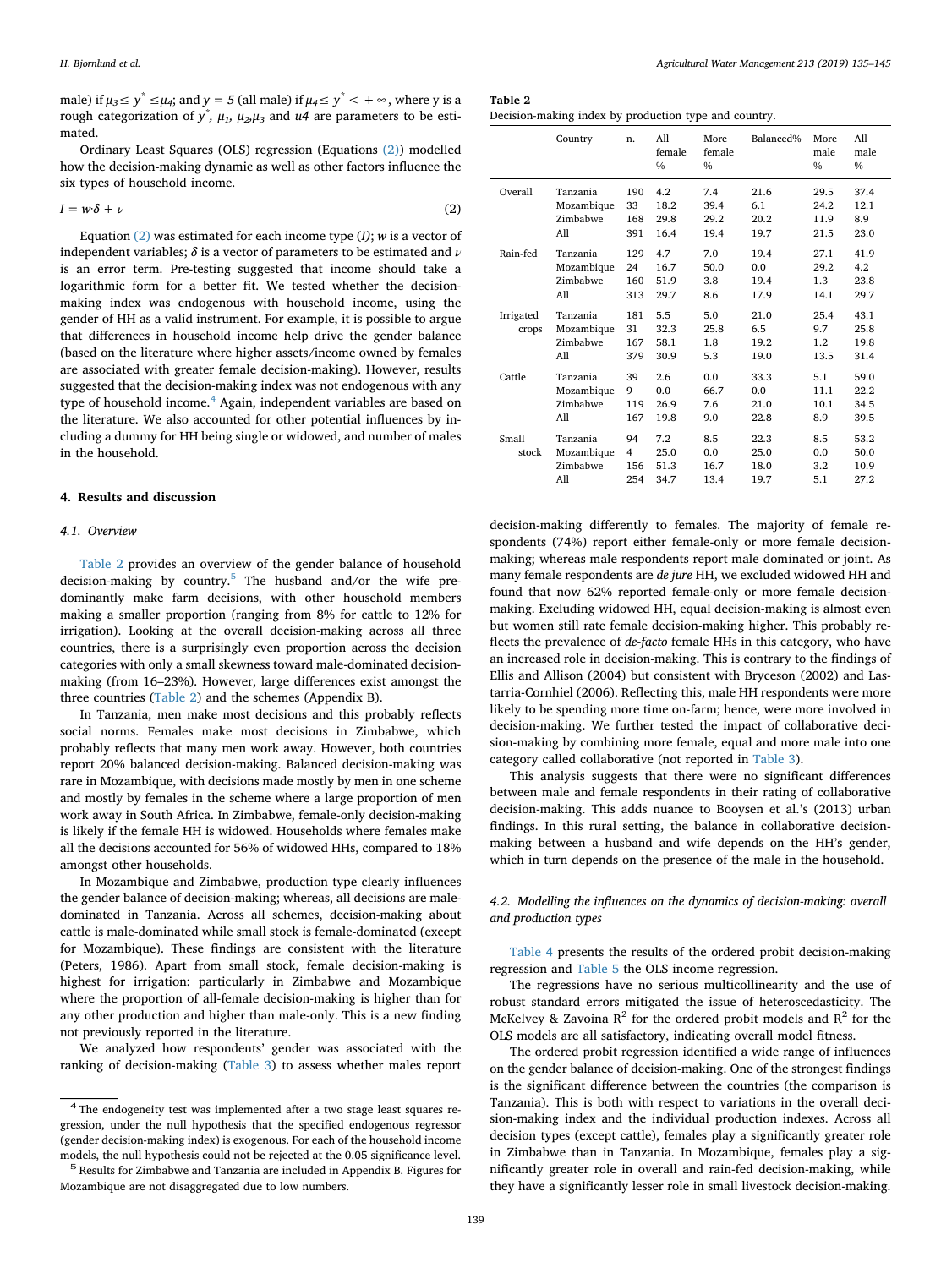#### <span id="page-5-0"></span>**Table 3**

Decision-making by female and male respondents (by all respondents and with widowed respondents excluded) (%).

| Decision-making | All respondents                       |      | Widowed respondents excluded          |      |  |
|-----------------|---------------------------------------|------|---------------------------------------|------|--|
|                 | Female                                | Male | Female                                | Male |  |
| All female      | 38                                    |      | 28                                    | 10   |  |
| More female     | 36                                    |      | 34                                    | 15   |  |
| Equal           | 14                                    | 24   | 22                                    | 24   |  |
| More male       | h                                     | 32   | 8                                     | 25   |  |
| All male        | <sub>n</sub>                          | 36   | q                                     | 27   |  |
|                 | Pearson chi $2(4) = 196.11$ Pr = 0.00 |      | Pearson chi $2(4) = 125.68$ Pr = 0.00 |      |  |

<span id="page-5-1"></span>**Table 4**

Ordered probit modelling of influences on farm decisions (a higher decision index (DI) indicates greater male decision-making).

| Independent variables                                            | Overall DI                       | Rain-fed DI            | Irrigated DI       | Cattle DI                        | Small stock DI         |
|------------------------------------------------------------------|----------------------------------|------------------------|--------------------|----------------------------------|------------------------|
| HH male                                                          | $1.512***$                       | $1.766***$             | $1.165***$         | $1.252***$                       | $1.373***$             |
| % of males in household                                          | 0.554                            | 0.256                  | 0.321              | 0.714                            | $1.007**$              |
| HH age                                                           | $-0.002$                         | 0.005                  | 0.002              | 0.011                            | $-0.003$               |
| HH single (dummy) $1$                                            | 0.208                            | 0.36                   | 0.117              | $-0.0004$                        | 0.356                  |
| HH widowed (dummy) $1$                                           | 0.001                            | $-0.208$               | $-0.356$           | $-1.122$ ***                     | 0.489                  |
| Household size                                                   | $-0.008$                         | 0.001                  | $-0.03$            | 0.018                            | $-0.068$               |
| % of on-farm work by HH                                          | 0.003                            | $0.007***$             | 0.003              | $0.010^{\ast\ast\ast}$           | 0.004                  |
| HH education: primary school <sup>2</sup>                        | $-0.001$                         | $-0.182$               | 0.073              | $-0.277$                         | $-0.168$               |
| HH education: above primary school <sup>2</sup>                  | $-0.022$                         | $-0.127$               | $-0.013$           | 0.259                            | 0.003                  |
| Household members working away                                   | 0.043                            | $-0.101$ <sup>*</sup>  | 0.059              | 0.008                            | 0.145                  |
| At least one household member's health condition is poor (dummy) | $-0.021$                         | $-0.161$               | 0.133              | $-0.246$                         | 0.143                  |
| Country: Mozambique <sup>3</sup>                                 | $-0.599$ <sup>*</sup>            | $-0.558$               | 0.28               | $-0.014$                         | $4.566^{\ast\ast\ast}$ |
| Country: Zimbabwe <sup>3</sup>                                   | $-0.586$                         | $-0.944$ ***           | $-0.672$ **        | $-0.148$                         | $-0.836^{*}$           |
| Household members < 6 years and Tanzania interaction             | $-0.051$                         | $-0.167$               | 0.074              | 0.197                            | $-0.18$                |
| Household members $\leq 6$ years and Mozambique interaction      | 0.404                            | 0.075                  | $-0.126$           | $-0.255$                         | $-4.946***$            |
| Household members $\leq 6$ years and Zimbabwe interaction        | $-0.372^{*}$                     | $-0.304$               | $-0.128$           | $-0.512^{*}$                     | $-0.104$               |
| Total land area not owned by only male                           | $-0.208$ $\hspace{-1.5mm}^{***}$ | N.A.                   | N.A.               | N.A.                             | N.A.                   |
| Cattle not owned by only male                                    | $-0.011$                         | N.A.                   | N.A.               | $-0.051$                         | N.A.                   |
| Other livestock not owned by only male                           | 0.002                            | N.A.                   | N.A.               | $-0.022$                         | N.A.                   |
| Poultry not owned by only male                                   | $0.013***$                       | N.A.                   | N.A.               | 0.01                             | 0.003                  |
| Total rain-fed area not owned by only male                       | N.A.                             | $-0.290$ **            | N.A.               | N.A.                             | N.A.                   |
| Total irrigated area not owned by only male                      | N.A.                             | N.A.                   | $-1.083***$        | N.A.                             | N.A.                   |
| $\mu_1$                                                          | $-0.398$                         | 0.284                  | 0.107              | 0.598                            | 0.46                   |
| $\mu_2$                                                          | 0.745                            | 0.769                  | 0.406              | 1.334                            | 1.044                  |
| $\mu_3$                                                          | $1.518^{\ast\ast\ast}$           | $1.480**$              | $1.134^{\ast\ast}$ | $2.219^\ast{}^{\ast}{}^{\ast}{}$ | 1.683                  |
| $\mu_4$                                                          | $2.339***$                       | $2.018^{\ast\ast\ast}$ | $1.589***$         | $2.577***$                       | $1.918***$             |
| Observations                                                     | 357                              | 286                    | 345                | 148                              | 229                    |
| Wald chi <sup>2</sup>                                            | $229***$                         | $159^{\ast\ast\ast}$   | $226***$           | $148***$                         | 594***                 |
| McKelvey & Zavoina $R^2$                                         | 0.55                             | 0.57                   | 0.52               | 0.60                             | 0.56                   |

Notes: <sup>1</sup>Reference group is HH married at present. <sup>2</sup>Compared to the reference group of HH, is below primary school. <sup>3</sup>Country reference group is Tanzania. <sup>3\*\*\*</sup>  $p < 0.01$ , \*\*  $p < 0.05$ , \*  $p < 0.1$ .

N.A.—not applicable; dependent variable is the decision-making index 1 = fully female to 5 = fully male.

Where the HH was male, decisions were significantly more likely to be male-dominated, which is consistent with the finding that in malemanaged farming systems men are completely or mostly controlling production and decision-making (Doss and Meinzen-Dick, 2015; van Koppen and Hussain, 2007; Hussain, 2007). Other factors are also significant: i) the larger the percentage of farm work carried out by the HH, the more males dominate rain-fed and cattle decisions; ii) if the HH is widowed (most likely a female), cattle decisions are less likely to be male-dominated; and iii) the larger the percentage of males, the more men dominate small stock decision-making. The last finding was unexpected and suggests that the more male-dominated the household, the more men infringe on the traditionally female-dominated area of small stock (Peters, 1986). This study confirms the link often made in the literature between decision-making and control over farmland (Doss et al., 2014). There is a significant and negative relationship between the total size of land not owned by males-only and the overall

decision-making index. There is a similar relationship between the rainfed and irrigated areas not owned by males-only, and the index for rainfed and irrigated production. That is, females have a larger role in decision-making if they formally have full or part control over the land. The focus group discussions across all schemes repeatedly highlighted that men predominantly control land and that it was difficult to talk about the control of land. This supports the finding of Meinzen-Dick et al. (2011).

# *4.3. Modelling the influence of the dynamics of the decision-making environment on income*

The dynamics of decision-making influenced income in several ways ([Table 5](#page-6-0)). Total income was higher if decisions were made more by females, more by males, or by males-only. The estimated magnitude was 98%, 86% and 142%, respectively.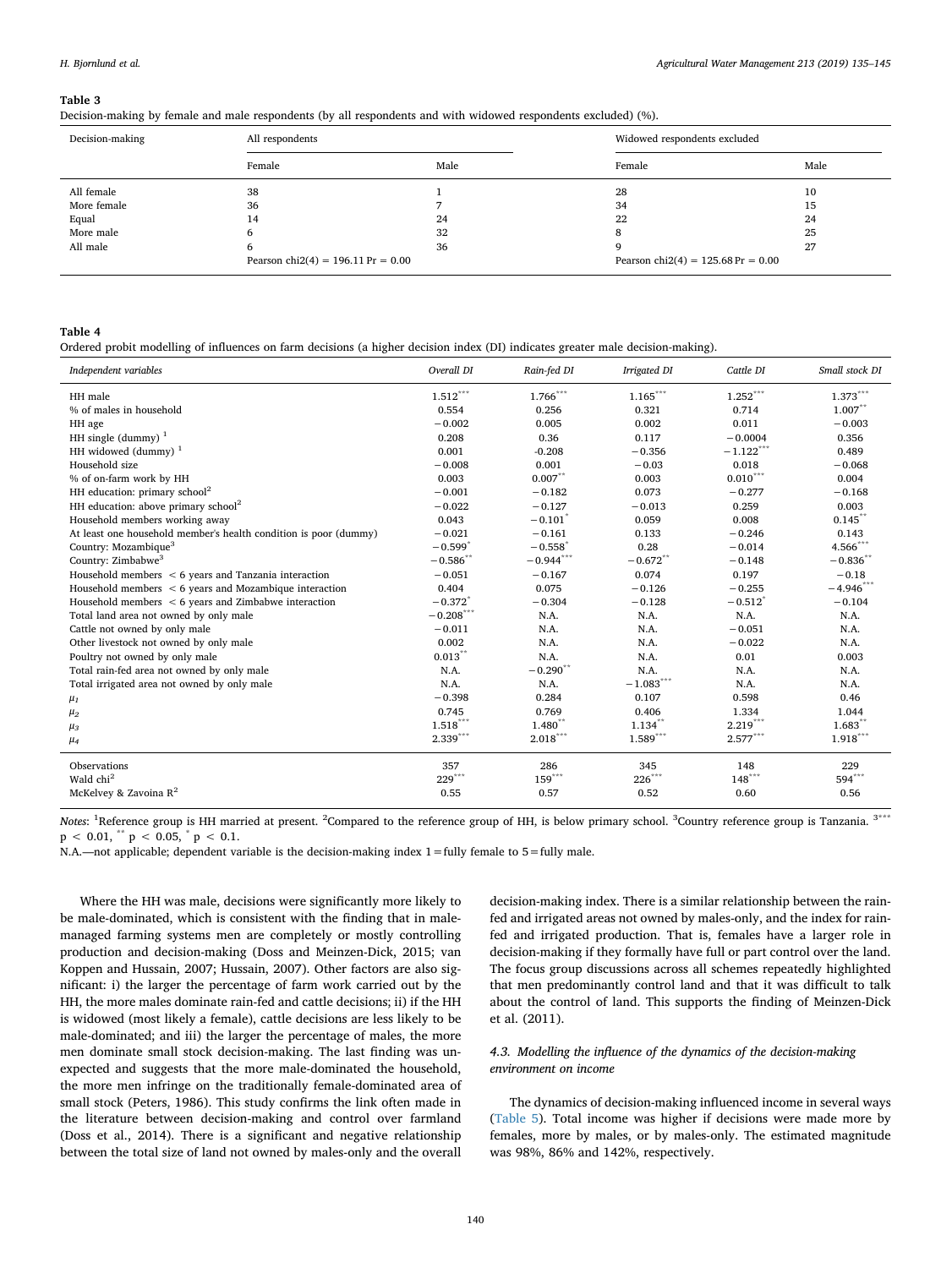#### <span id="page-6-0"></span>**Table 5**

OLS modelling of irrigation households' various forms of income.

| Independent variables                                       | Total income          | Farm income            | Off-farm income | Rain-fed income | Irrigation income      | Livestock income      |
|-------------------------------------------------------------|-----------------------|------------------------|-----------------|-----------------|------------------------|-----------------------|
| Overall decision-index (DI) (more female) $1$               | $0.683***$            | 0.356                  | $0.908^{*}$     | N.A.            | N.A.                   | N.A.                  |
| Overall decision-index (balanced) $1$                       | 0.336                 | 0.423                  | 0.37            | N.A.            | N.A.                   | N.A.                  |
| Overall decision-index (more male) $1$                      | $0.634^{*}$           | 0.261                  | 1.113           | N.A.            | N.A.                   | N.A.                  |
| Overall decision-index (all male) $1$                       | $0.885***$            | $1.095***$             | 0.66            | N.A.            | N.A.                   | N.A.                  |
| DI (more female) rain-fed/irrigation/livestock <sup>1</sup> | N.A.                  | N.A.                   | N.A.            | $-0.749$        | $-0.439$               | 0.104                 |
| DI (balanced) rain-fed/irrigation/livestock <sup>1</sup>    | N.A.                  | N.A.                   | N.A.            | 0.528           | 0.311                  | 0.344                 |
| DI (more male) rain-fed/irrigation/livestock $1$            | N.A.                  | N.A.                   | N.A.            | 0.28            | 0.012                  | $-0.56$               |
| DI (all male) rain-fed/irrigation/livestock <sup>1</sup>    | N.A.                  | N.A.                   | N.A.            | 0.683           | 0.228                  | $-0.152$              |
| % of males in household                                     | $-0.927$ <sup>*</sup> | $-1.096$               | $-0.954$        | $-0.212$        | $-1.06$                | 0.265                 |
| HH age                                                      | $-0.015$ <sup>*</sup> | $-0.001$               | $-0.018$        | $-0.008$        | $-0.022$ <sup>*</sup>  | $0.025^{*}$           |
| HH single (dummy) <sup>2</sup>                              | 0.069                 | $-0.102$               | $-0.088$        | $-0.557$        | 0.224                  | 0.72                  |
| HH widowed (dummy) $^2$                                     | 0.01                  | 0.017                  | 0.419           | 0.137           | $-0.092$               | 0.007                 |
| Household size                                              | 0.102                 | $-0.119$               | $0.183$ **      | $-0.062$        | $-0.013$               | $-0.025$              |
| On-farm work by HH (%)                                      | $-0.007***$           | $-0.006$               | $-0.013***$     | 0.002           | $-0.006$               | $-0.006$              |
| Household education: primary school <sup>3</sup>            | $-0.112$              | $-0.421$               | $-0.085$        | $-0.367$        | $-0.695$ **            | 0.596                 |
| Household education: above primary <sup>3</sup>             | $-0.171$              | $-0.682$               | 0.224           | $-0.62$         | $-0.876$               | 0.688                 |
| Number of household members working away                    | $-0.07$               | $-0.02$                | 0.018           | $-0.156$        | 0.055                  | 0.091                 |
| At least one member's health condition is poor              | $-0.183$              | 0.506                  | $-0.302$        | 0.766           | 0.546                  | $-0.3$                |
| Number of household members $\langle 18 \rangle$ years      | $-0.101$              | 0.097                  | $-0.084$        | 0.103           | 0.029                  | 0.012                 |
| Country: Mozambique <sup>4</sup>                            | 0.035                 | $-0.198$               | 1.208           | $-1.885$        | 0.557                  | $-0.129$              |
| Country: Zimbabwe <sup>4</sup>                              | 0.404                 | $-2.046***$            | $1.896***$      | $-3.608***$     | $-2.025***$            | $-1.935***$           |
| Rain-fed area                                               | 0.132                 | $0.482***$             | N.A.            | $0.736***$      | N.A.                   | N.A.                  |
| Irrigated area                                              | $0.372***$            | $0.537^{\ast\ast\ast}$ | N.A.            | N.A.            | $0.697***$             | N.A.                  |
| Uncultivated land area                                      | $-0.390$ ***          | $-0.204$               | N.A.            | N.A.            | N.A.                   | N.A.                  |
| Cattle                                                      | $0.014***$            | 0.017                  | N.A.            | N.A.            | N.A.                   | $0.049***$            |
| Other livestock                                             | $0.008^{*}$           | 0.009                  | N.A.            | N.A.            | N.A.                   | $0.029^{***}$         |
| Poultry                                                     | 0.008                 | $0.014***$             | N.A.            | N.A.            | N.A.                   | 0.006                 |
| Land-maize (%)                                              | $-0.005$              | $-0.013$               | N.A.            | 0.005           | $-0.007$               | N.A.                  |
| Land-sorghum (%)                                            | $-0.008$              | 0.001                  | N.A.            | 0.027           | $-0.003$               | N.A.                  |
| Land-groundnut (%)                                          | $-0.011$              | $-0.02$                | N.A.            | 0.012           | $-0.012$               | N.A.                  |
| Land-tomato (%)                                             | $-0.001$              | $-0.004$               | N.A.            | $-0.02$         | 0.008                  | N.A.                  |
| Land-rice (%)                                               | 0.002                 | $-0.001$               | N.A.            | $-0.015$        | 0.006                  | N.A.                  |
| Land-onion (%)                                              | $0.132***$            | 0.087                  | N.A.            | $0.134$ **      | 0.117                  | N.A.                  |
| Generator                                                   | 0.15                  | $0.884^{*}$            | $-0.689$        | 0.136           | $1.060*$               | 0.6                   |
| Car/motorbike                                               | 0.278                 | $-0.182$               | $1.137***$      | $-0.389$        | $-0.121$               | 0.531                 |
| Phone                                                       | 0.338                 | 0.174                  | 0.646           | 0.027           | 0.376                  | 0.236                 |
| Borehole/water pump                                         | $0.757***$            | 0.186                  | 0.719           | 0.098           | 0.473                  | $-0.275$              |
| Farm tools                                                  | 0.002                 | 0.433                  | $-0.321$        | 0.08            | 0.266                  | 0.802                 |
| Constant                                                    | $6.953***$            | $7.101***$             | $3.765***$      | 3.958           | $6.812***$             | 0.379                 |
| Observations                                                | 357                   | 357                    | 357             | 286             | 345                    | 251                   |
| F-stat                                                      | $6.96***$             | $7.92***$              | $4.05***$       | $7.14***$       | $10.39^{\ast\ast\ast}$ | $5.70^{\ast\ast\ast}$ |
| $\mathbb{R}^2$                                              | 0.266                 | 0.374                  | 0.175           | 0.313           | 0.386                  | 0.252                 |

*Notes*: <sup>1</sup>Reference group is all female decision-making. <sup>2</sup>Reference group is HH married at present. <sup>3</sup> HH education reference group is below primary school. <sup>4</sup> Country reference group is Tanzania. \*\*\*  $p$  < 0.01, \*\*  $p$  < 0.05, \*  $p$  < 0.1 N.A.—not applicable.

The literature suggests that *de facto* female-headed households are the poorest households as they do not benefit from off-farm incomes and have fewer assets and human resources (de Sousa et al., 2017; Safilios-Rothschild, 1985). However, our models did not find significant differences between widowed and married HHs, or between single and married HHs. If decisions were made by males-only, on-farm income was higher than if decisions were made by females-only (estimated 199%). This is probably due to the additional availability of labour. However, this might also reflect that some absent male HHs make decisions by mobile phone and regularly participate in farm work during weekends and critical farm periods. Male off-farm work provides significant income, allowing for the purchase of inputs and hiring of nonfamily labour, as was found in Mozambique (de Sousa et al., 2017).

This potentially allows better links to markets through the household having a presence in town. If decisions are made more by females or more by males, off-farm income is estimated at 148% or 204% higher than if decisions are made by females-only. These two categories of decision-making reflect that male heads of households work off-farm

but are still involved in farm decision-making. There are no significant relationships between the decision-making index for the individual production types and the income from these productions.

As is recognized in the literature (Ellis and Allison, 2004; Manero, 2016), off-farm work is very important for household well-being; both for supporting farm production by financing farm inputs, but also to pay for health and education. Reflecting this, we found that the larger the proportion of farm work carried out by the HH (i.e. the HH is working less off-farm) the lower the total and off-farm income. Additionally, we found that irrigation accounts for 65% of farm income and 42% of household income across the six schemes. Our findings show clear evidence of the complexity of households' livelihood strategies and the importance of the dynamics of decision-making on total, on-farm and off-farm income. This suggests that when households allocate their labour resources they make trade-offs between the dryland, irrigation and livestock components of their farm and their off-farm activities. That is, they focus on maximizing their overall return rather than the return from individual livelihood strategies.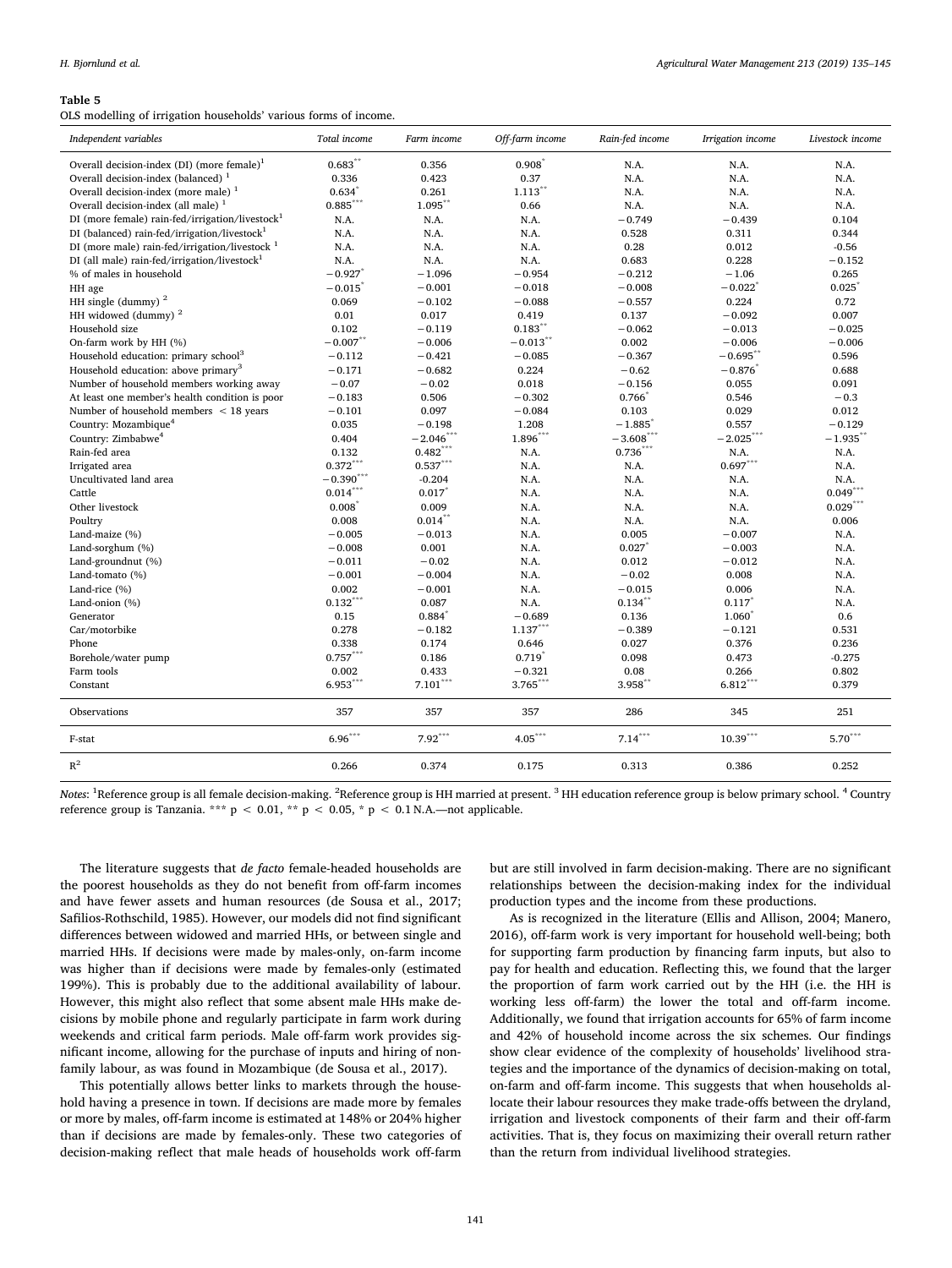Total income is lower when there is a larger proportion of males in the household, which at first sounds counterintuitive. This probably reflects that in a household with a high proportion of males there are more children attending school: traditionally, rural households prioritize the education of male children. This leaves less time for on-or offfarm work by male children. Male children are also less productive around the house as they neither fetch water nor look after younger siblings, but still require care; thereby reducing women's time for farm work.

There are also significant country differences in income. For all production types and compared to Tanzania: in Zimbabwe, farm income was lower while off-farm income was higher, and rain-fed income was significantly lower in Mozambique. The influence of ownership of productive resources was as expected: i) the larger the rain-fed area the higher the total farm and rain-fed income; ii) the larger the irrigated area the higher the total, farm and irrigation incomes; iii) the more cattle the higher total, farm and livestock income; iv) the more 'other livestock' the higher the total and other livestock incomes; v) the more poultry the higher the farm income; vi) having a borehole/water pump was associated with higher total income; vii) having a generator was associated with higher farm and irrigated crop incomes; and viii) having a car/motorbike or borehole/water pump was associated with higher off-farm income.

Points six, seven and eight suggest resource ownership increases income, which allows the household to acquire more assets and increases the ability to earn money. The use of motorbikes as taxis is widespread, especially in Tanzania. A household's borehole or water pump significantly reduces the time spent fetching water. This increases time available for fieldwork; facilitates more irrigated crop production at the house plot; and enables more time for off-farm activities.

# *4.4. Focus group findings*

In Zimbabwe, both female-only and mixed focus groups report that decision-making about the use of water and money was joint. However, in both schemes the female-only focus group reported that sometimes men overruled women and spent money for their own pleasure (beer or cigarettes). Also, that most household arguments were over how to spend scarce resources. Some women said that women made most decisions in the households where the men were absent, and as long as the work was completed there was no interference from men.

Despite the quantitative findings of predominantly male decisionmaking, it was the Tanzanian women who spoke most and appeared more confident during visits and in focus groups. This might suggest that women in male-dominated households are active in decisionmaking and are more interested in having substantial input and consensus rather than reporting whether a decision is joint (Doss et al., 2014). We cannot answer definitely, but it is interesting to posit whether women are under-reporting their decision-making involvement (Lastarria-Cornhiel, 2006) potentially to support consensus and/or because they are confident of their influence.

The discussions suggested that joint decision-making was most common for irrigation management and farm work. However, men were mainly responsible for finding markets as found by Njuki et al. (2014). Men primarily made the decisions about spending money, with a Tanzanian farmer stating that 'men dominate in control of income earned from irrigated crops so as to save money for investing in the next season' (male farmer, aged 50, Magozi). Male farmers argued that 'women have unnecessary expenditures such as buying new clothes and luxury things which is why they have to control income' (male farmer, aged 24, Magozi). Whereas, women argued that they have necessary expenses (e.g., clothes, cooking tools) and often secretly sell crops to obtain money. These opinions lend support to the notion that African households are less likely to pool income (Lastarria-Cornhiel, 2006).

Despite this evidence of non-cooperation (in both Tanzania and Zimbabwe), women reported that the level of domestic conflict had reduced during the project as income increased and this has improved marriage and power relations between men and women (female farmer, aged 40, Kiwere; male farmer, aged 48, Magozi).

In Mozambique, discussions suggested that most farmers are now women, as men increasingly work in towns or in South Africa. While some absent men make decisions in *de-facto* female-headed household, women make most of the day-to-day decisions. Most women stressed that they are acting on male advice even though they do most of the fieldwork, make the day-to-day decisions, and take a separate share of the profit:

We share the decision about what to produce and how. But most of the time he is the one leading… when it is time to harvest he is always present and making the deals, but I am the one keeping the money and at the end I get a small share and the rest is managed by him (female farmer, aged 35, Silalatshani).

Another female mentioned:

The women are the ones spending more time in the field, but all the decisions have already been made at home. The men have more decision-making power in the household. Since I am the one in the plot I remain in control of the production, but I cannot say the same about the land; … it is complicated to talk about the control of the land (female farmer, aged 79, 25 de Setembro).

While men dominate decision-making, women participate most in fieldwork, meetings and gathering of farming information. Focus group discussions also repeatedly touched on the division of work within the household, and many women mentioned that women have a larger role in decision-making if the HH works off-farm.

Focus groups and field observations in all three countries, confirm our quantitative findings that women do most of the farm work, especially when it comes to irrigation. In Zimbabwe, many mentioned that women and men grow much the same crops under irrigation. However, when the project introduced the notion of high-value crops, it was women that were most active in adopting them: to increase their income to invest in farming, improve food security, nutrition and their children's education. This is inconsistent with the literature that indicates women's existing labour roles may limit their ability to take advantage of new opportunities (Doss et al., 2014). The uptake of highvalue irrigated crops represents a change of mind-set from subsistence to commercial farming, with part of the surplus used for education and food security (Bjornlund et al., 2018). In addition, growing higher value cash crops should increase women's bargaining power and their influence on decision-making (Doss and Meinzen-Dick, 2015).

The discussion around livestock reflects the quantitative findings and the literature (Peters, 1985). Men mainly look after cattle and donkeys while women take care of goats and chickens. For example:

Men's first priority is large livestock like cattle, then consumption … us women value crop production more than men…. somehow, large livestock comes last to our priorities, but we also have a saying that a homestead without chickens shows the absence of a woman (female farmer, aged over 65, Mkoba).

Women also reported that the introduction of soil moisture monitoring tools had allowed them to significantly reduce their time spent irrigating (often by more than 50%). This time has reportedly been used to: tend the home garden and small livestock to improve food security and household income; increase their yield through more weeding; or increase their off-farm income activities (e.g. baking buns for sale). Income diversification empowers women and strengthens their bargaining position. This supports the importance of diversified incomes as identified by Manero (2016) in Tanzania.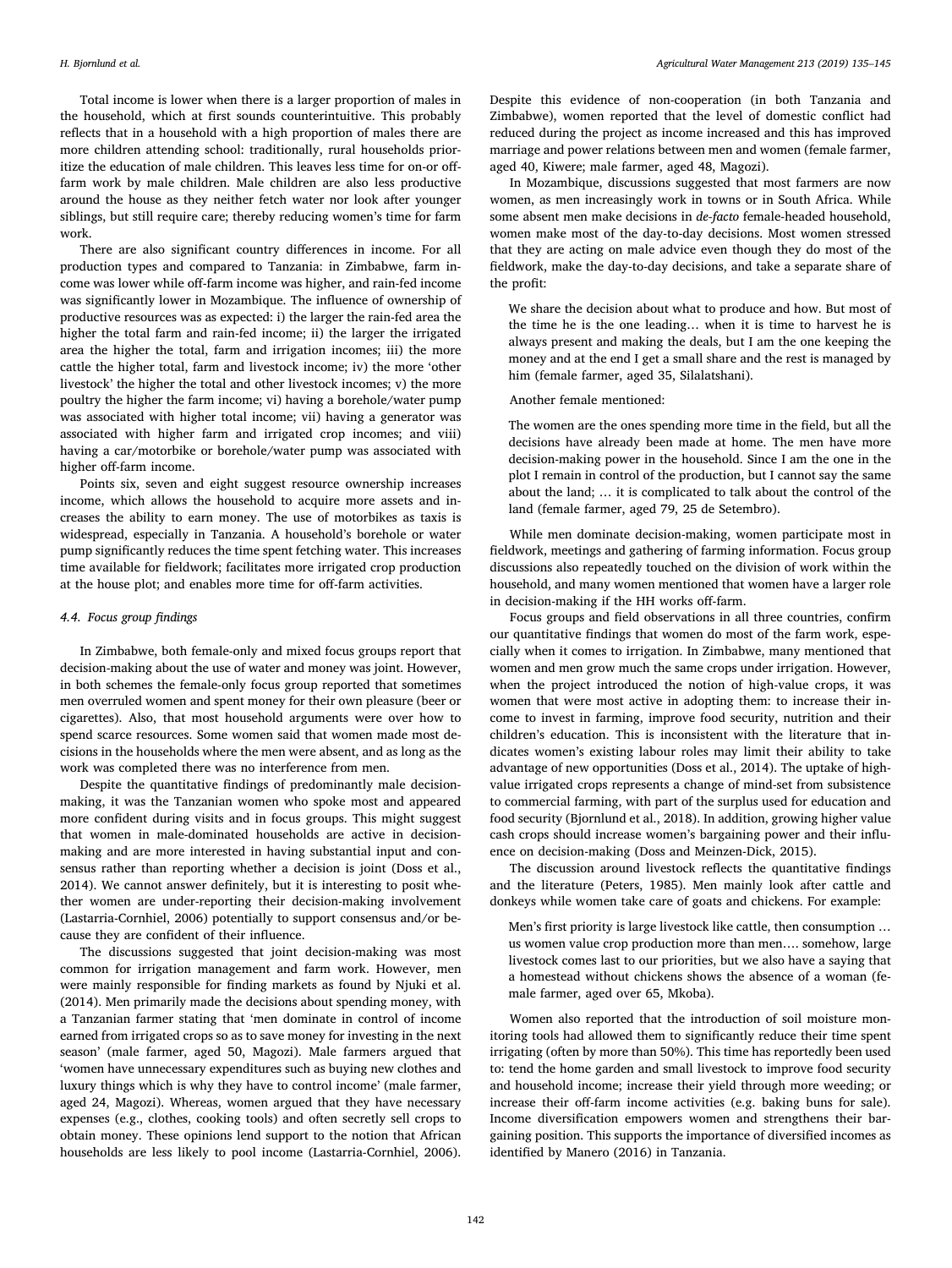#### **5. Conclusion**

This study explores how household decision-making dynamics influence household income in six small-scale irrigation schemes in southern Africa. While many of the traditional norms still prevail, fundamental changes are emerging as the dynamic of decision-making changes, due to increased livelihood diversification and the introduction of high-value crops.

Household income is influenced by how a household allocates their labour resources (between on-farm and off-farm work) and the gender balance of decision-making. Female-only decision-making households had the lowest total and farm income. This probably reflects that *de jure* female-headed households without the support of a husband have no off-farm income and fewer labour resources. Households where men made all the decisions had the highest total and farm income. However, households with a higher female than male contribution to decisionmaking ran a close second, which probably reflects that these are *de facto* female-headed households receiving extra income from off-farm and with access to extra farm labour during critical farming periods.

In conclusion, our findings clearly support that households' decision-making dynamics strongly influence total household income. Rather than maximizing the income from any individual component of their livelihood strategy, households make trade-offs between irrigation, dryland and off-farm work and allocate their labour resources to maximize household income. Hence, resource allocation decisions are not always made to ensure the maximum benefits from investments in irrigation infrastructure; and consequently, irrigation will not realise its potential and anticipated contribution to improving rural livelihoods and food security. In many African countries, a fundamental paradigm shift in agricultural land and water policies is needed. As well as

| Appendix A. Definition and summary statistics of variables |  |  |
|------------------------------------------------------------|--|--|
|------------------------------------------------------------|--|--|

considering net social benefits at the basin-scale, policies need to have a strong focus on making irrigation profitable so that it becomes a primary source of income. Farming households will then have confidence to reallocate resources to this activity. For irrigation schemes to become profitable, there needs to be a transition from growing staples to commercial crops so that household income can meet food, health and educational needs. Policies need to facilitate: basin-level hydrological and environmental considerations; a consolidation of farming plots into viable units; security of land tenure; improved market and transport linkages (so crops meet market demand and attract higher prices); and access to better agronomic and irrigation information (including a focus on female-provided education). Nevertheless, transitioning small-scale irrigation schemes into financially viable units is, and will continue to be, a challenging and complex process.

# **Acknowledgments**

This study was part of the project "Increasing irrigation water productivity in Mozambique, Tanzania and Zimbabwe through on-farm monitoring, adaptive management and Agricultural Innovation Platforms" partially funded by the Australian Government via the Australian Centre for International Agricultural Research (< GN1 > LWR/2016/137 < /GN1 >). CGIAR's Research Program on Water, Land and Ecosystems (WLE), CGIAR Fund Donors and Australian Research Council (FT140100773) also provided funding. The following project researchers contributed to data collection: Nuru Mziray, Wilson de Sousa, Etevaldo Cheveia, Emmanuel Kimaro and Andre van Rooyen. Comments from two anonymous reviewers much improved this manuscript.

| Variable name                                        | Definition                                                                            | Mean Std. | Dev. |
|------------------------------------------------------|---------------------------------------------------------------------------------------|-----------|------|
|                                                      |                                                                                       |           |      |
| Overall decision-index<br>Rain-fed decision-index    | $1 =$ all female, $2 =$ more female, $3 =$ balanced, $4 =$ more male, $5 =$ all male  | 3.16      | 1.41 |
|                                                      | As above                                                                              | 3.09      | 1.64 |
| Irrigation decision-index                            | As above                                                                              | 3.11      | 1.66 |
| Cattle decision-index                                | As above                                                                              | 3.49      | 1.57 |
| Small stock decision-index                           | As above                                                                              | 2.78      | 1.64 |
| Total gross income                                   | Household's total income (US\$), natural logarithm                                    | 6.59      | 1.71 |
| On-farm gross income                                 | Household's on farm income (US\$), natural logarithm                                  | 5.33      | 2.66 |
| Off-farm gross income                                | Household's off farm income (US\$), natural logarithm                                 | 4.37      | 2.76 |
| Rain-fed gross income                                | Household's income (US\$) from rain-fed crops, natural logarithm                      | 2.28      | 2.80 |
| Irrigation gross income                              | Household's income (US\$) from irrigated crops, natural logarithm                     | 4.42      | 2.93 |
| Livestock gross income                               | Household's income (US\$) from livestock, natural logarithm                           | 2.01      | 2.64 |
| Overall decision-index (DI) (more<br>$f$ emale $)^1$ | $1 =$ overall decision index is 'more female'; $0 =$ otherwise                        | 0.20      | 0.40 |
| Overall decision index (balanced) $1$                | $1$ = overall decision index is 'balanced'; 0 = otherwise                             | 0.18      | 0.39 |
| Overall decision index (more male) $1$               | $1 =$ overall decision index is 'more male' $0 =$ otherwise                           | 0.22      | 0.41 |
| Overall decision index (all male) $1$                | 1 = overall decision index is 'all male'; $0 =$ otherwise                             | 0.24      | 0.42 |
| DI (more female) for rainfed/                        | $1 = DI$ for rain-fed/irrigation/livestock production is 'more female'; 0 = otherwise | 0.09      | 0.29 |
| irrigation/                                          |                                                                                       | 0.06      | 0.23 |
| livestock $1$                                        |                                                                                       | 0.12      | 0.33 |
| DI (balanced) for rain-fed/                          | $1 = DI$ for rain-fed/irrigation/livestock production is 'balanced'; 0 = otherwise    | 0.15      | 0.36 |
| irrigation/                                          |                                                                                       | 0.17      | 0.38 |
| livestock $1$                                        |                                                                                       | 0.30      | 0.46 |
| DI (more male) for rain-fed/                         | $1 = DI$ for rain-fed/irrigation/livestock production is 'more male'; 0 = otherwise   | 0.14      | 0.35 |
| irrigation/                                          |                                                                                       | 0.13      | 0.34 |
| livestock $1$                                        |                                                                                       | 0.06      | 0.24 |
| DI (all male) for rainfed/irrigation/                | $1 = DI$ for rain-fed/irrigation/livestock production is 'all male'; 0 = otherwise    | 0.31      | 0.47 |
| livestock $1$                                        |                                                                                       | 0.33      | 0.47 |
|                                                      |                                                                                       | 0.29      | 0.45 |
| Male HH                                              | $1 = HH$ is male; 0 = otherwise                                                       | 0.71      | 0.45 |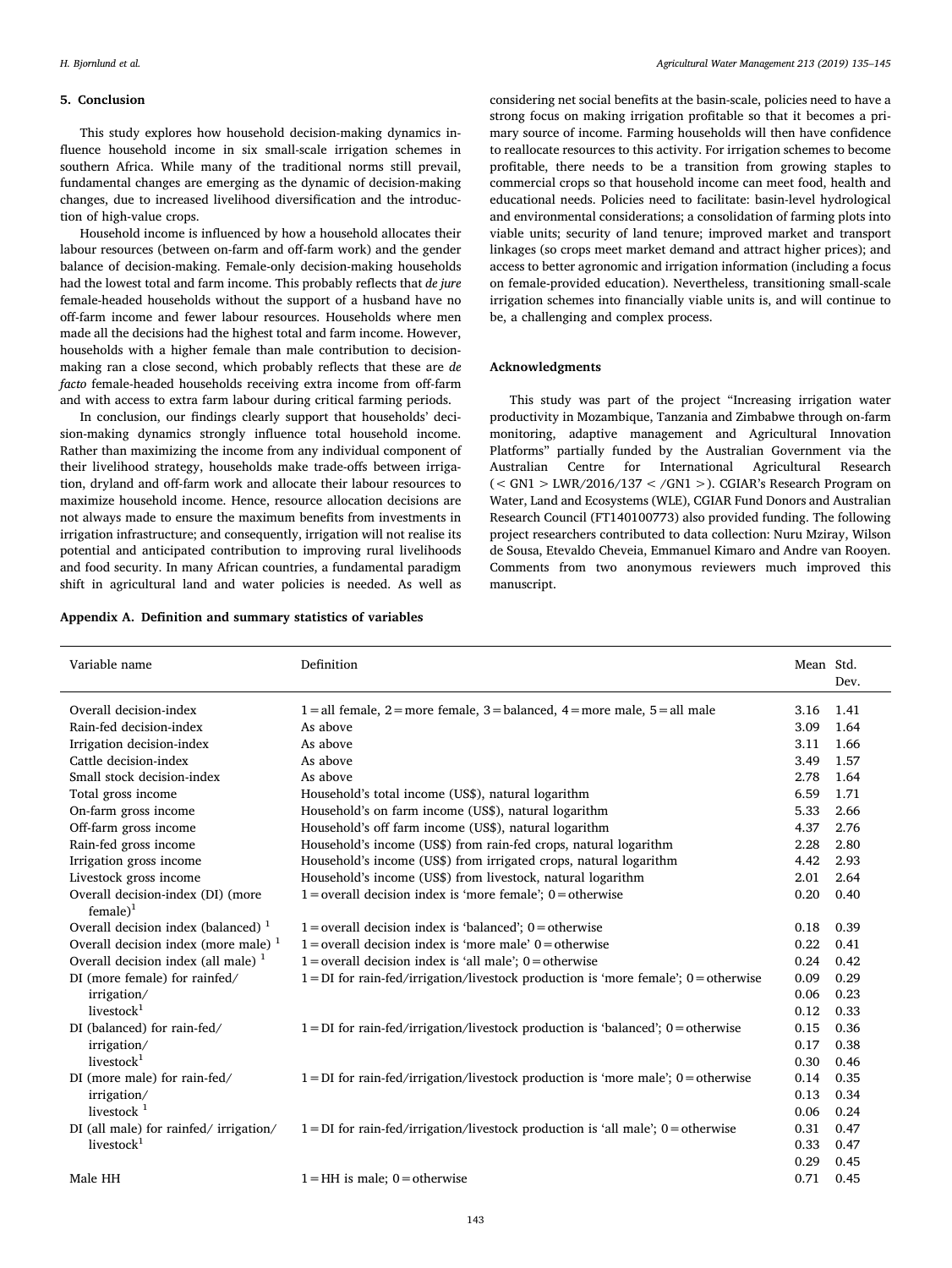| % of males in household                    | % of male household members in the household                                   | 0.52 | 0.20  |
|--------------------------------------------|--------------------------------------------------------------------------------|------|-------|
| Age of HH                                  | HH age (years)                                                                 | 51.7 | 16.62 |
| Marital status of HH, single <sup>2</sup>  | $1 = HH$ is currently single; 0 = otherwise                                    | 0.09 | 0.29  |
| Marital status of HH, widowed <sup>2</sup> | $1 = HH$ is widowed; $0 =$ otherwise                                           | 0.18 | 0.38  |
| Household size                             | Number of household members                                                    | 5.54 | 2.27  |
| On-farm work of HH                         | HH's on-farm work time (%)                                                     | 78.8 | 29.7  |
| HH: primary school <sup>3</sup>            | $1 = HH's$ education level-primary school; $0 =$ otherwise                     | 0.48 | 0.50  |
| HH: more than primary school <sup>3</sup>  | $1 = HH's$ education level-more than primary school; $0 =$ otherwise           | 0.21 | 0.41  |
| Household members away                     | Number of household members working away from home                             | 1.90 | 2.10  |
| Poor health                                | $1 =$ at least one household member's health condition is poor; 0 = otherwise  | 0.16 | 0.37  |
| Mozambique <sup>4</sup>                    | $1 =$ Mozambique household; $0 =$ otherwise                                    | 0.08 | 0.27  |
| Zimbabwe <sup>4</sup>                      | $1 =$ Zimbabwe household; $0 =$ otherwise                                      | 0.42 | 0.49  |
| Total land ownership                       | Total land area (hectares) not solely owned by men                             | 0.51 | 0.98  |
| Rain-fed ownership                         | Rain-fed area (hectares) not solely owned by men                               | 0.30 | 0.66  |
| Irrigated land ownership                   | Irrigated land area (hectares) not solely owned by men                         | 0.17 | 0.33  |
| Cattle ownership                           | Number of cattle not solely owned by men                                       | 0.49 | 1.86  |
| Other livestock ownership                  | Number of other livestock that is not solely owned by men                      | 0.98 | 3.13  |
| Poultry ownership                          | Number of poultry that is not solely owned by men                              | 5.29 | 12.9  |
| Young children Tanzania                    | Tanzanian number of household member $\leq 6$ years                            | 0.26 | 0.44  |
| Young children Mozambique                  | Mozambique number of household member $\leq 6$ years                           | 0.04 | 0.19  |
| Young children Zimbabwe                    | Zimbabwe number of household member $\leq 6$ years                             | 0.19 | 0.40  |
| Rain-fed area                              | Total rain-fed area (hectares)                                                 | 0.73 | 0.98  |
| Irrigated land area                        | Irrigated land area (hectares)                                                 | 0.75 | 0.78  |
| Uncultivated land area                     | Uncultivated land area (hectares)                                              | 0.24 | 0.80  |
| Number of cattle                           | Number cattle                                                                  | 3.57 | 10.1  |
| Number of other livestock                  | Number other livestock                                                         | 4.93 | 12.8  |
| Number of poultry                          | Number poultry                                                                 | 10.4 | 16.1  |
| Maize                                      | Land area-maize (%)                                                            | 61.8 | 39.4  |
| Sorghum                                    | Land area-sorghum (%)                                                          | 3.01 | 11.5  |
| Groundnut                                  | Land area-groundnut (%)                                                        | 2.17 | 7.52  |
| Tomato                                     | Land area-tomato (%)                                                           | 6.32 | 18.7  |
| Rice                                       | Land area-rice (%)                                                             | 21.5 | 37.9  |
| Onion                                      | Land area-onion (%)                                                            | 0.13 | 1.35  |
| Generator                                  | $1 =$ household owns generator; $0 =$ otherwise                                | 0.07 | 0.26  |
| Car/motorbike                              | 1 = household owns a car or motorbike; $0 =$ otherwise                         | 0.15 | 0.35  |
| Phone                                      | $1 =$ household owns a mobile phone; $0 =$ otherwise                           | 0.84 | 0.37  |
| Borehole/water-pump                        | 1 = household owns a borehole or water pump; $0 =$ otherwise                   | 0.15 | 0.36  |
| Farm tools                                 | $1 =$ household owns any animal driven tools, wheel-barrow, or ox/donkey cart; | 0.44 | 0.50  |
|                                            | $0 =$ otherwise                                                                |      |       |

*Note*: <sup>1</sup> Reference group is all female decision-making. <sup>2</sup> Reference group is HH married at present. <sup>3</sup>HH education reference group is below primary school. <sup>4</sup> Country reference group is Tanzania.

| Appendix B. Decision-making index by production type and scheme |  |  |  |
|-----------------------------------------------------------------|--|--|--|
|-----------------------------------------------------------------|--|--|--|

|                 | Scheme       | n.  | All female % | More female % | Balanced% | More male % | All male % |
|-----------------|--------------|-----|--------------|---------------|-----------|-------------|------------|
| Overall         | Mkoba        | 68  | 41.2         | 30.9          | 13.2      | 4.4         | 10.3       |
|                 | Silalatshani | 100 | 22.0         | 28.0          | 25.0      | 17.0        | 8.0        |
|                 | Kiwere       | 93  | $2.2\,$      | 6.5           | 17.2      | 31.2        | 43.0       |
|                 | Magozi       | 97  | 6.2          | 8.3           | 25.8      | 27.8        | 32.0       |
| Rain-fed        | Mkoba        | 66  | 65.2         | 3.0           | 13.6      | 0.0         | 18.2       |
|                 | Silalatshani | 94  | 42.6         | 4.3           | 23.4      | 2.1         | 27.7       |
|                 | Kiwere       | 70  | 2.9          | 8.6           | 12.9      | 27.1        | 48.6       |
|                 | Magozi       | 59  | 6.8          | 5.1           | 27.1      | 27.1        | 33.9       |
| Irrigated crops | Mkoba        | 68  | 67.7         | 1.5           | 14.7      | 0.0         | 16.2       |
|                 | Silalatshani | 99  | 51.5         | 2.0           | 22.2      | 2.0         | 22.2       |
|                 | Kiwere       | 89  | 3.4          | 4.5           | 16.9      | 27.0        | 48.3       |
|                 | Magozi       | 92  | 7.6          | 5.4           | 25.0      | 23.9        | 38.0       |